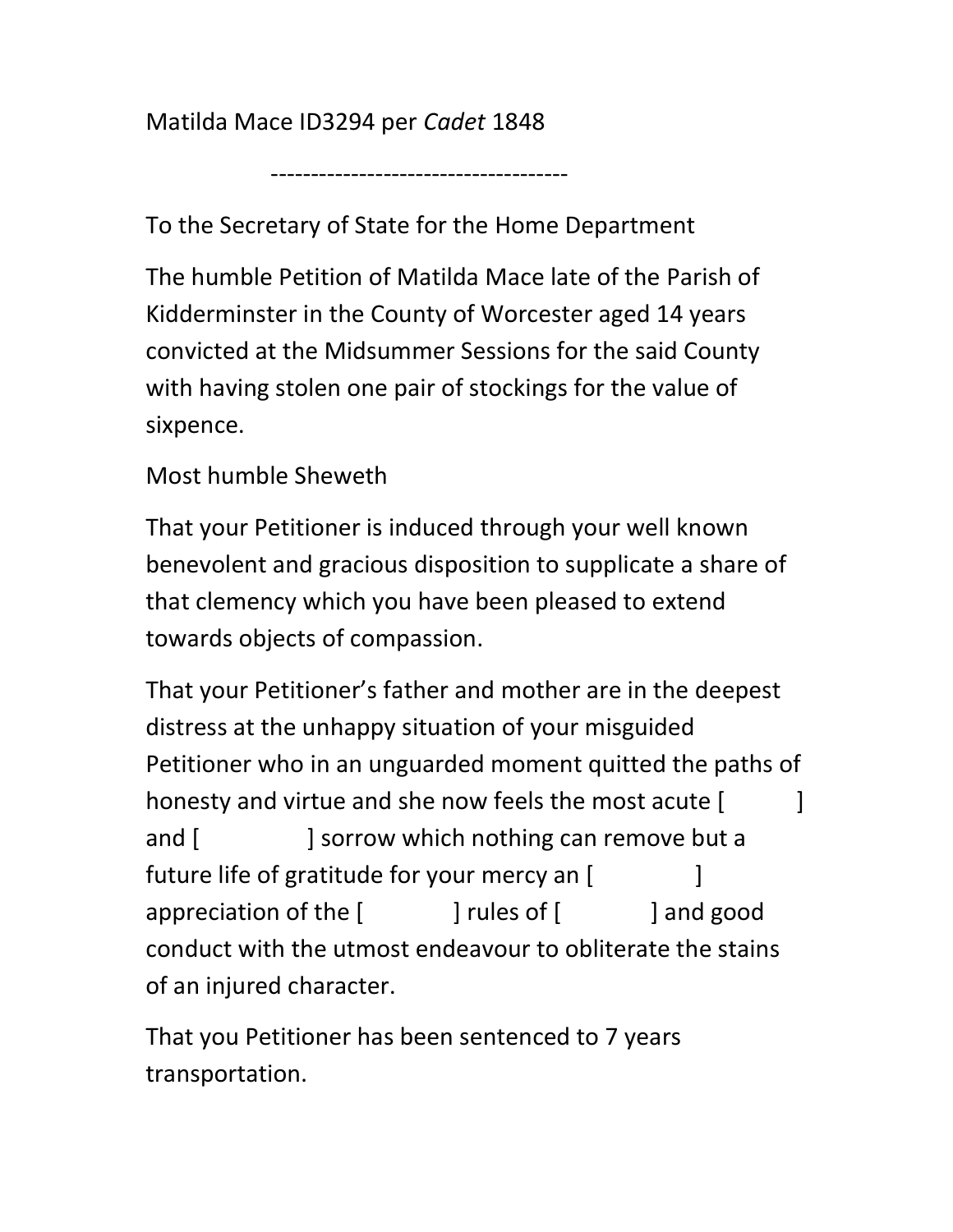That should you in your merciful consideration be pleased to mitigate the sentence now imposed on your Petitioner she will never again violate the Laws of her Country.

Your Petitioner therefore most humbly presume to throw herself on your mercy for a mitigation of the sentence now passed upon her as in your wisdom may deem fit.

And you Petitioner as in duty bound will ever pray.

The mark of Matilda Mace.

---------------------

We the undersigned most respectfully recommend the Petitioner to your most gracious clemency:

Leo Meyers

Steven Cook

William Dowe

Thomas Dowe

To be detained for the present. Let a report of her conduct be sent at the end of the year.

--------------------------------------

GG

--------------------------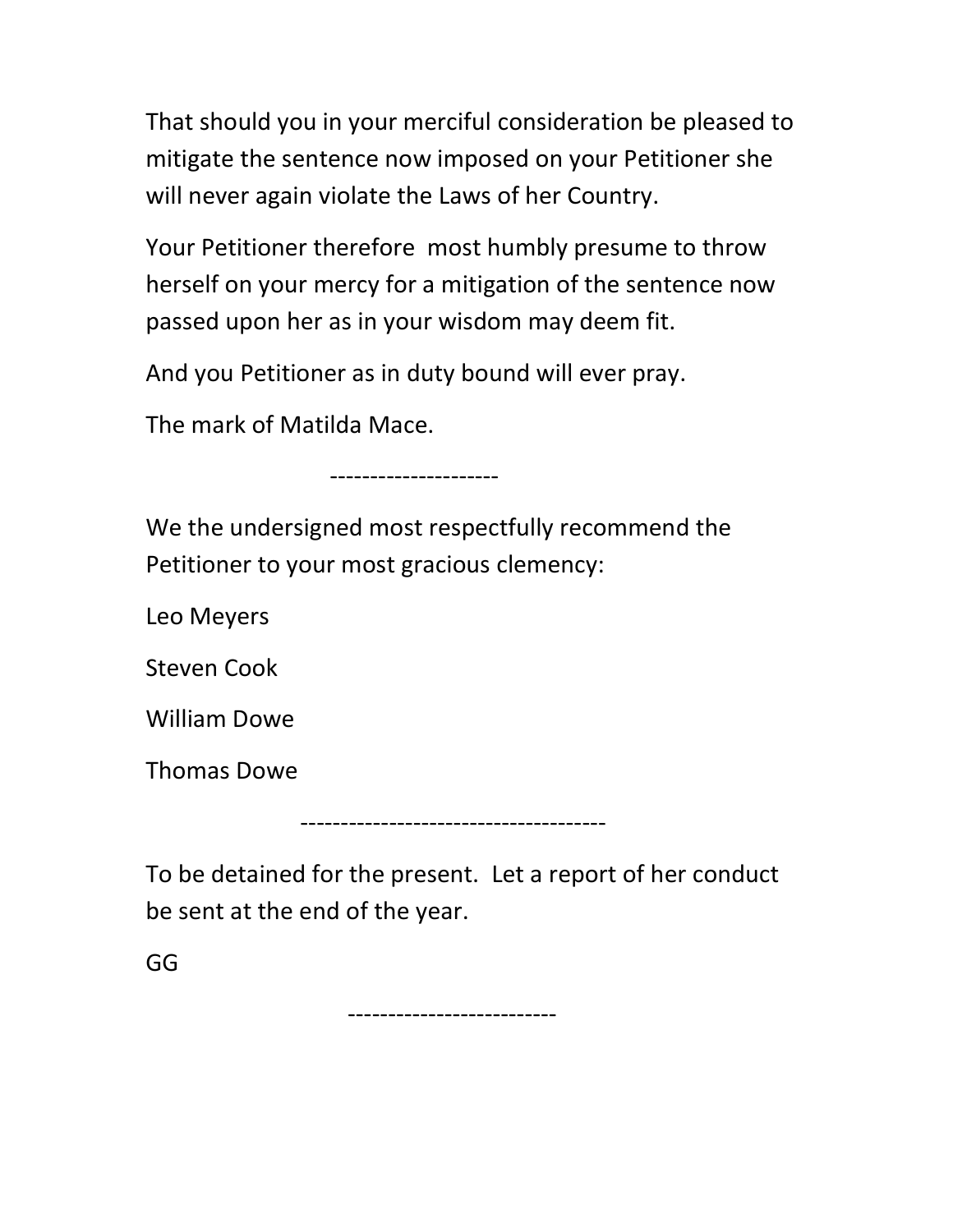Application is made for the detention of the prisoner in this country on the grounds that her reformation is more likely to be secured by that course than by actual transportation

Letter to Millbank

24 July 1846 and 6 July 1847

GG

----------------------------

Kidderminster

6 July 1846

My Lord

Owing to an application made to me of the friends of Elizabeth Mace a girl of 14 years of age who was lately tried at the Worcester Sessions for stealing a pair of stockings in this town, and sentenced to 7 years transportation for the same, I am induced to write this on their behalf earnestly soliciting your Lordships influence if it is possible to have the sentence commuted. They are most desirous she should be sent to some Penitentiary thinking that this would be more likely to reclaim her place in society than sending her from her native country along with the most degraded characters. The unfortunate girl had not doubt been badly disposed for some time, but really she laboured under the greatest possible disadvantage , her own mother having died and her father marrying for his second wife a person who by long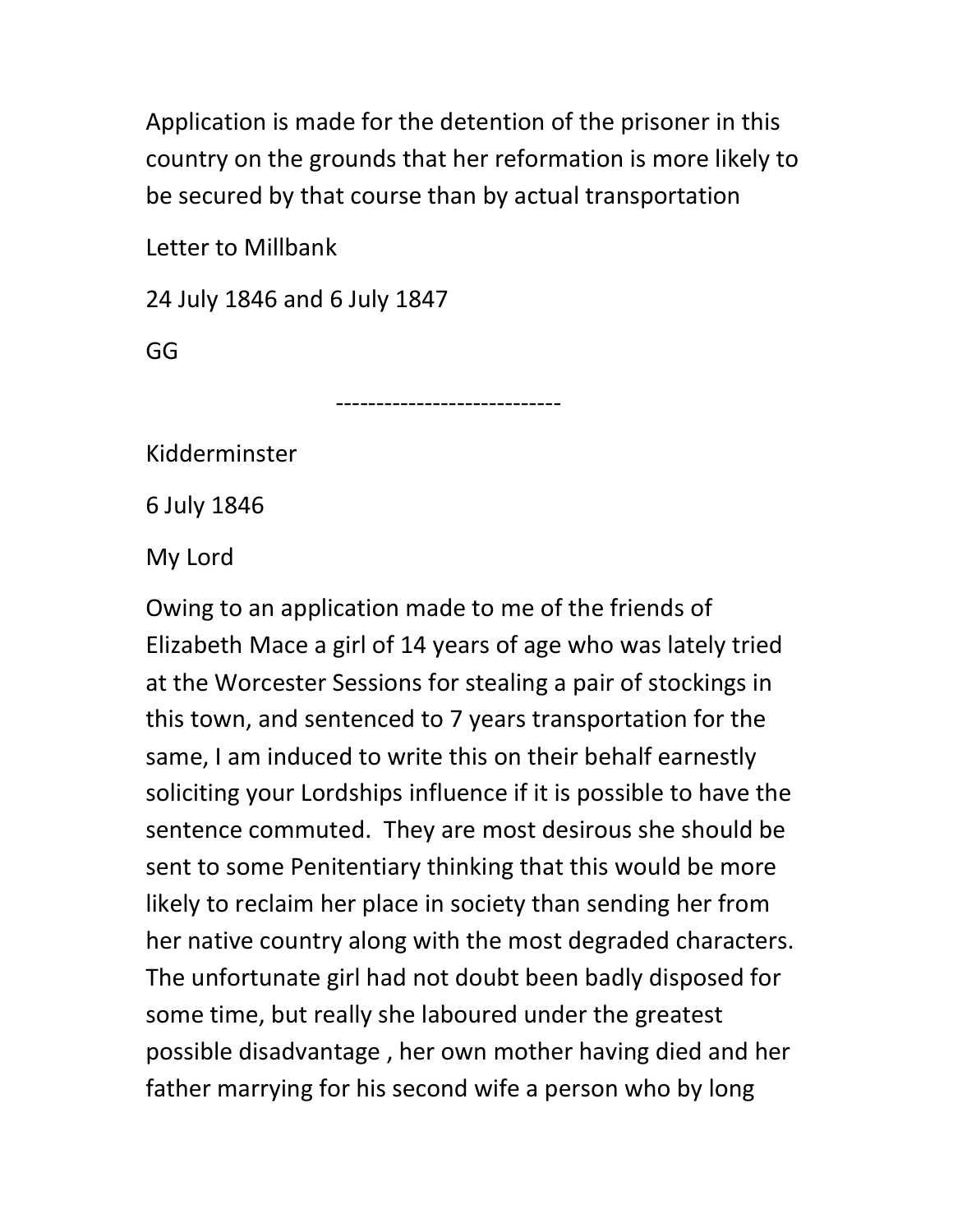continued ill treatment drove her from her father's house to seek protection elsewhere.

Waiting for the honour of a reply.

I remain

My Lord

Your most humble obedient servant

Charles J M Mottram

Curate of Kidderminster.

----------------------

Millbank Prison

25 June 1847

Sir

In conformity with the instructions in your letter dated the 24 July last desiring that the conduct of Matilda Mace might be reported on to the Secretary of State at the end of one year from the time of conviction , we enclose a Report from the Governor upon the character and conduct of this Prisoner by which it appears that she had not behaved well, having been reported ten times for misconduct.

We are

Sir

Your most humble and obedient servants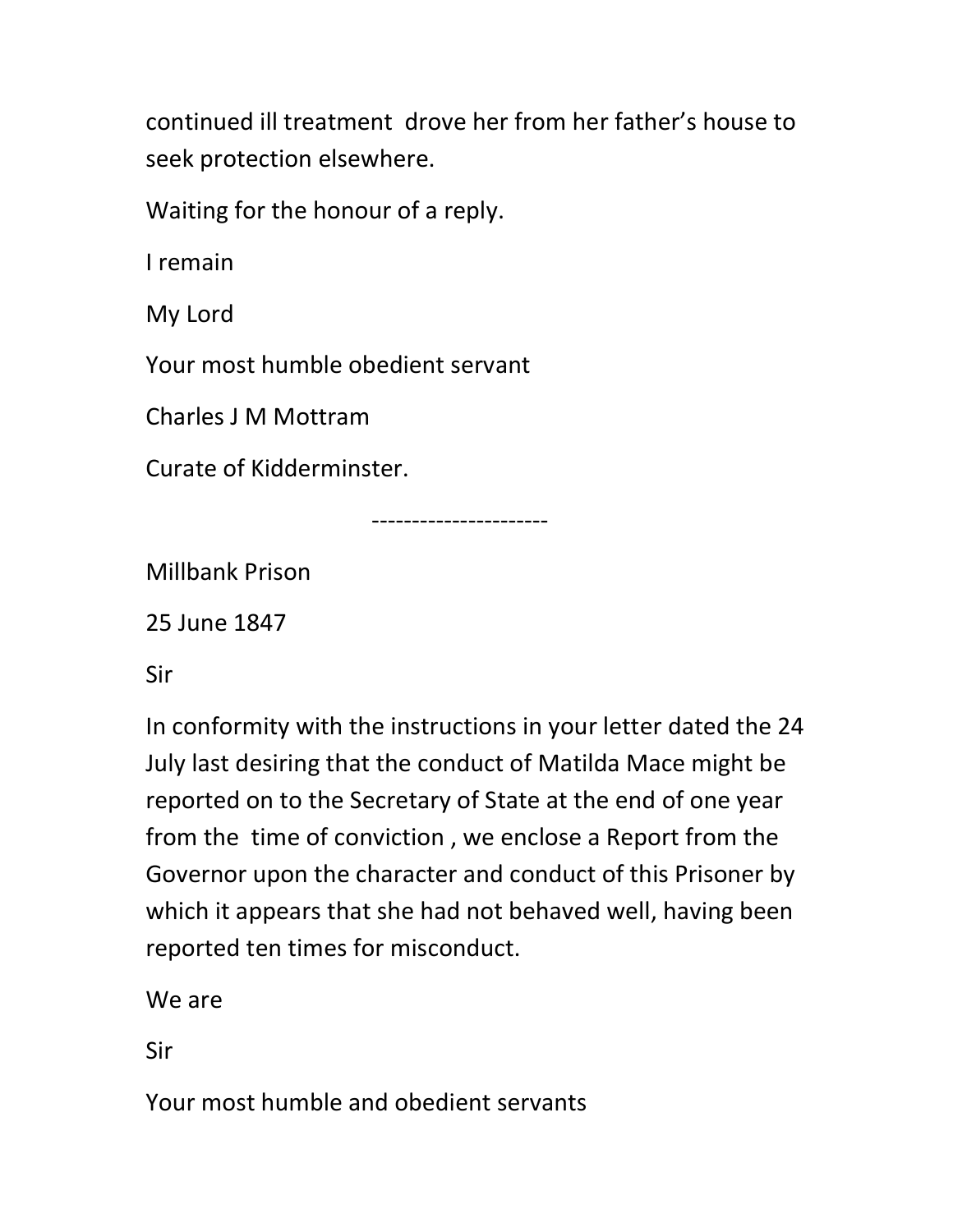Whitworth Russell

John Perry

Inspectors of the Prison.

--------------------------------

Millbank Prison

29 June 1847

Matilda Mace aged 16 convicted at the Worcester Sessions on the 29 June 1846 of stealing from the person and after a previous conviction, and sentenced to seven years transportation was received into this Prison on the 10 August 1846.

The Secretary of State having received a report upon the character and conduct of the above named prisoner, I beg to state as follows:

MATILDA MACE has not behaved well, she having been reported ten times for misconduct.

[H Groves] Esq.

--------------------

Transport

GG